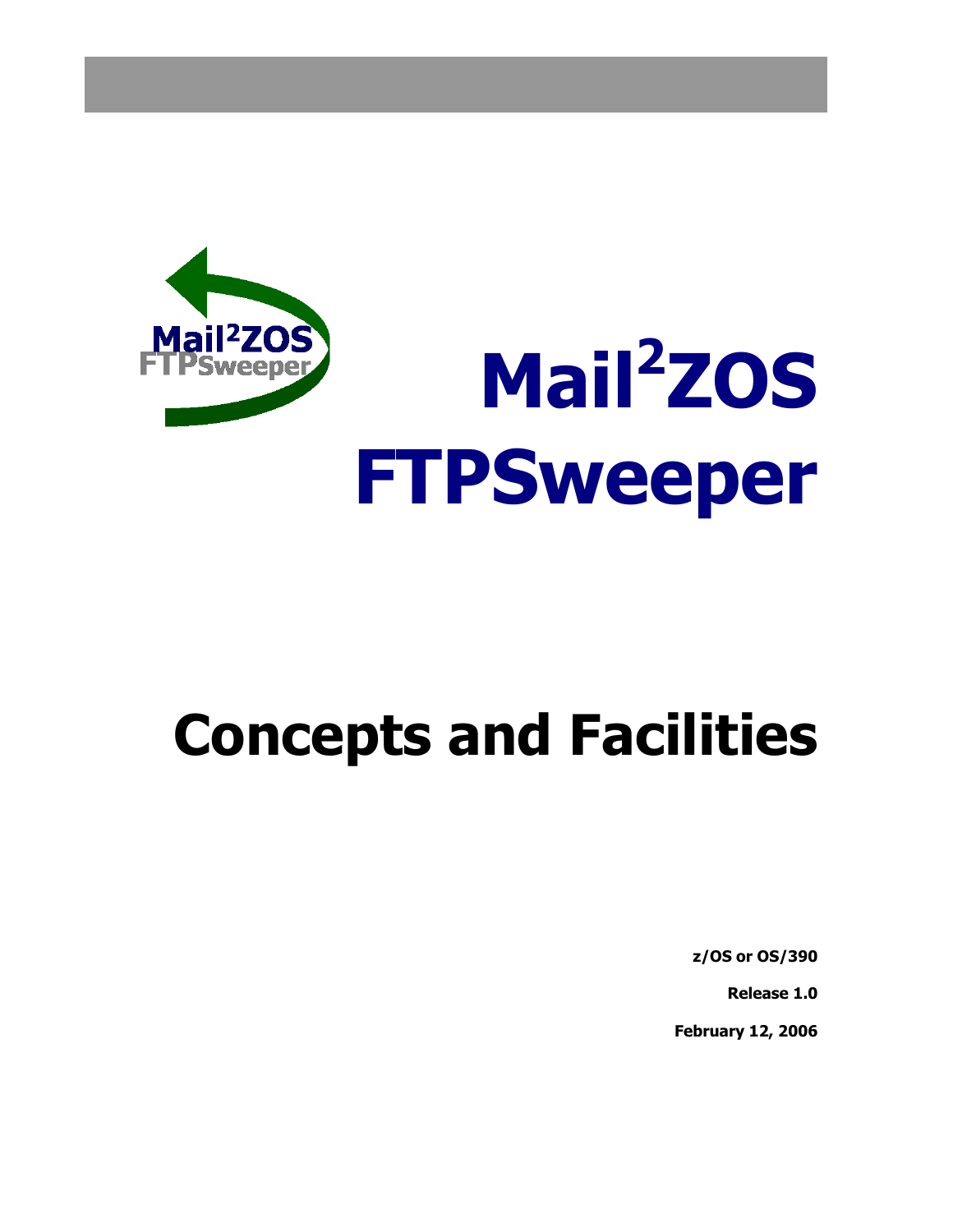## **Copyright and Ownership:**

Mail2ZOS and FTPSweeper are proprietary products to be used only according to the terms and conditions of sale, lease or subscription. All software is the exclusive property of LaBayne and Associates, Fountain Valley, California. Every effort has been made to supply complete and accurate information.

Copyright 2003-2006, LaBayne and Associates, Inc. All Rights Reserved.

No part of this publication may be stored in a retrieval system, transmitted or reproduced in any way, including but not limited to photocopy, photograph, magnetic or other record, without the prior written agreement and written permission of the publisher.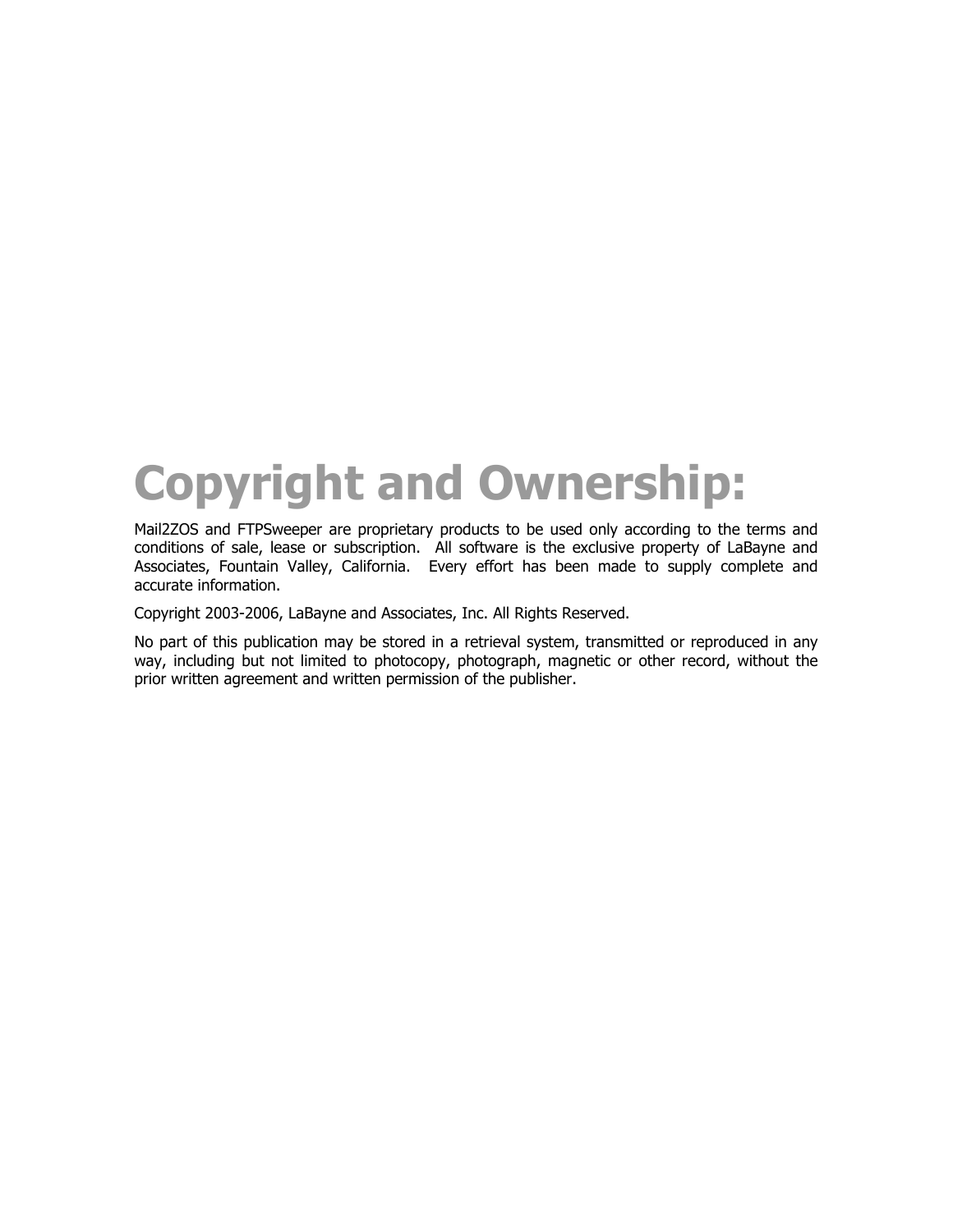### **Contents**

| Chapter 1 Mail <sup>2</sup> ZOS |                      |  |
|---------------------------------|----------------------|--|
|                                 |                      |  |
|                                 |                      |  |
|                                 |                      |  |
|                                 |                      |  |
|                                 |                      |  |
|                                 |                      |  |
|                                 | Chapter 2 FTPSweeper |  |
|                                 |                      |  |
|                                 |                      |  |
|                                 |                      |  |
|                                 |                      |  |
|                                 |                      |  |
|                                 | Summary              |  |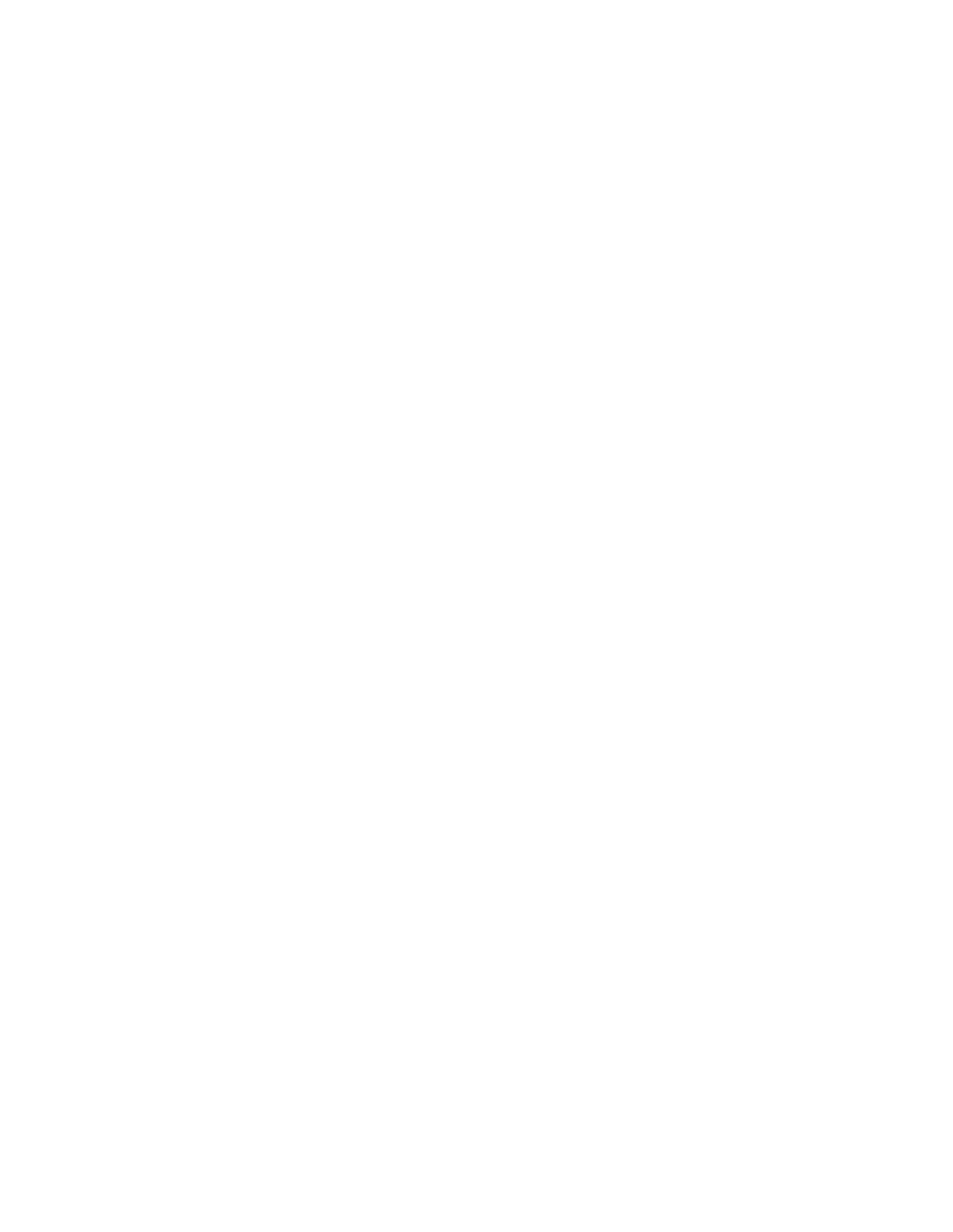# **Mail2 ZOS**

#### <span id="page-4-0"></span>*Overview*

**Mail2ZOS** provides an MVS, OS/390, or z/OS system with the capability to receive (or retrieve) email messages with their attached data files into the mainframe, store the data into host files, submit jobs to process the data, and finally; send email notices to keep appropriate individuals informed of the operations.

#### *The Problem*

How to empower users without mainframe skills to get externally sourced data into the mainframe, initiate processing, and get results; without having to impose on mainframe operational staff resources at every step.

Today a variety of mechanisms are used to send data files to the mainframe. Some methods are direct, but run into security issues, and some indirect, but only move the data to a holding area where someone else has to take over. So, the first challenge is how to get the data into host files and available for mainframe operations.

The next step usually involves operations staff or programmers using TSO to modify JCL and submit jobs to process the newly updated files. Finally, operations staff must then wait for completion of activities, take appropriate action and notify responsible groups. It's a costly process that eats up both human resources and elapsed time.

The challenge is how to initiate the entire mainframe processing cycle – from data transfer, data decrypting, updating of JCL parameters, and sending/receiving of processing notifications – from outside the mainframe using simple, everyday technologies and methods – and in the process leverage operational human resources and reduce operational costs.

#### *The Solution*

The most convenient way to move data around is email. The simplicity to "send and forget", the elegance of the store and forward transport mechanism, and the universality of support on nearly every known computing platform makes email the ideal way to transport data. **Mail2ZOS** allows data files to be emailed to the mainframe.

The principal functions of **Mail2ZOS** are to:

- $\checkmark$  Receive email "as an SMTP (post office) server"
- $\checkmark$  "Pick up" email from any number of POP3 servers
- $\checkmark$  Decode attached files and store them into MVS datasets
- $\checkmark$  Perform actions on the body or attachments:
	- o Save to a host file and submit a job to process
	- o Write the file to JES as a SYSOUT (printout)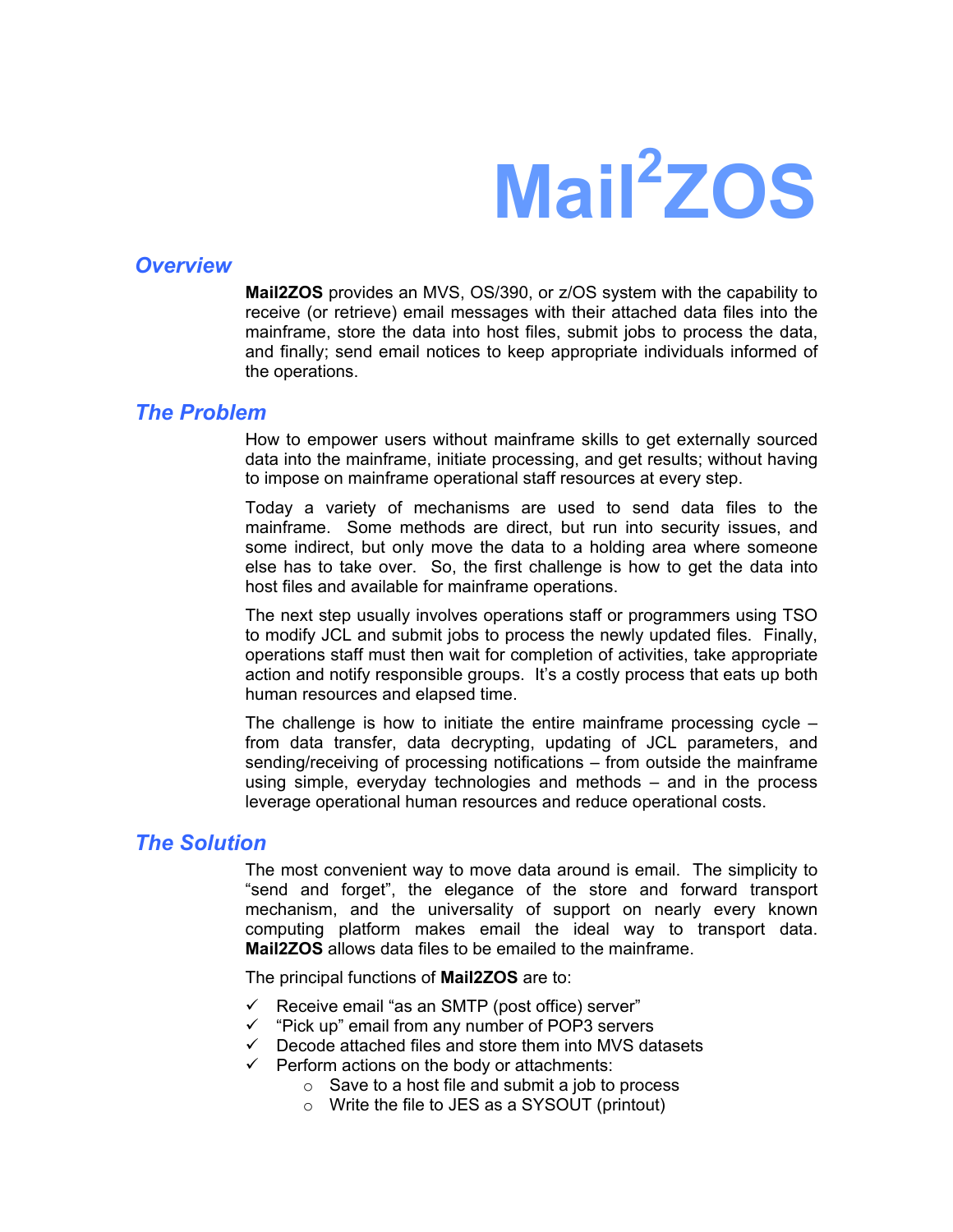- o "Wrap" JCL around the data and submit for execution
- o Dynamically compose a job stream (JCL) and submit it for execution
- $\checkmark$  Send email notifications to keep appropriate individuals informed
- $\checkmark$  Use the script language for more extensive processing of the message body (cover page) and attachments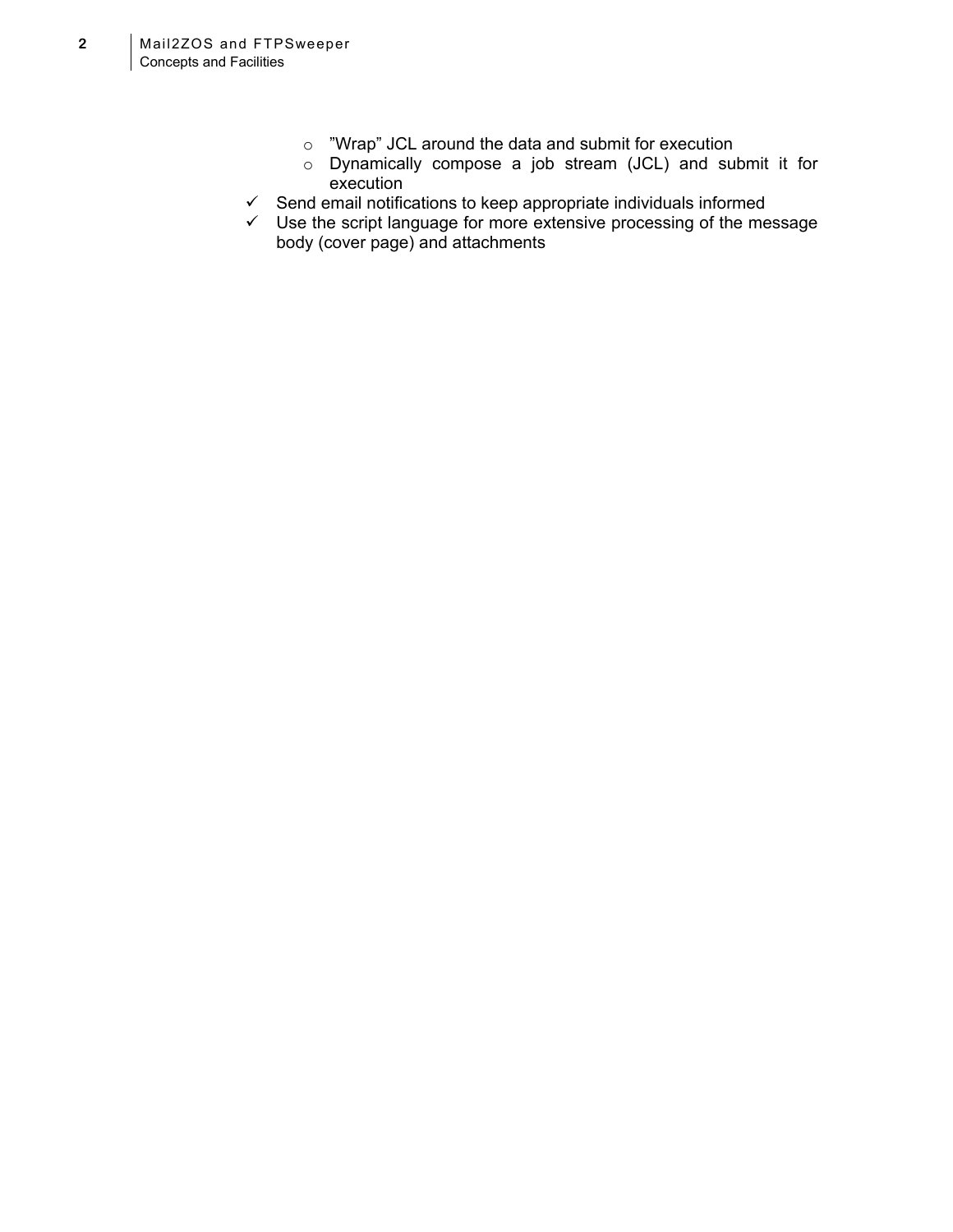<span id="page-6-0"></span>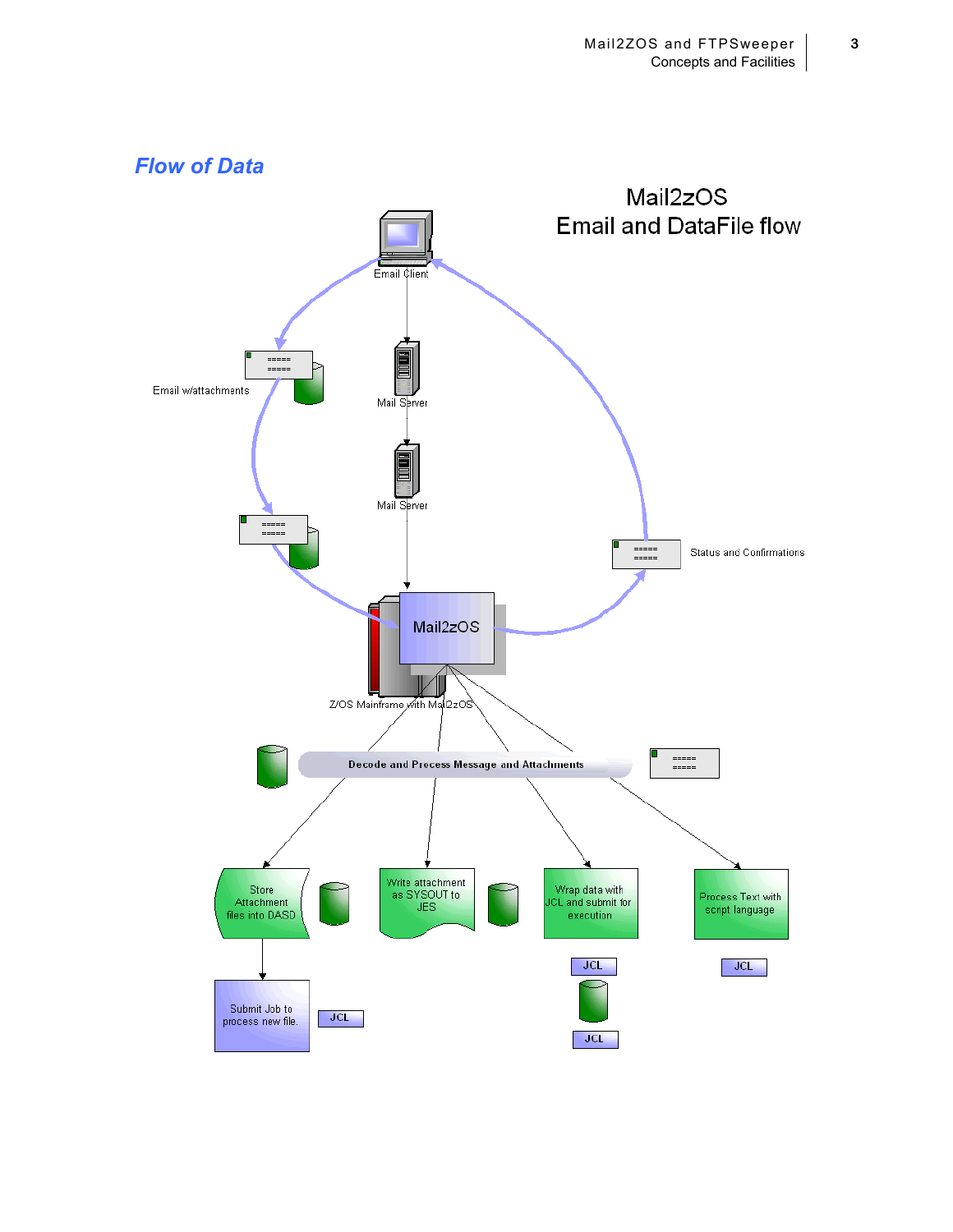#### <span id="page-7-0"></span>*Features*

- $\triangleright$  Run as Batch step or Started Task
- $\triangleright$  Listen for and receive email as an SMTP server
- ¾ "Pick up" email from any number of POP3 servers
- $\triangleright$  Safely store the raw email on the host HFS for processing
- $\triangleright$  Parse the email, separating the message body from attachments
- $\triangleright$  Allow specific processing for individual attachments
- ¾ Handle Binary Attachments:
	- o Write as "blob" for "pure" binary data streams
	- o Parse out fixed length records
	- o Support RDW for variable length records
- $\triangleright$  For message "body" and text attachments
	- o Translate from ASCII to EBCDIC
	- o Save to fixed length (with padding) or variable length files
	- o "De-edit" comma (or tab) delimited files into fixed fields
	- o Sanitize unwanted characters, such as removing control chars
	- o Transform data to upper or lower case
- $\triangleright$  Create unique filenames for the stored MVS filename
- $\triangleright$  Symbolic variable substitution
	- o Insert the new "unique" filename into the JCL of the job being submitted
	- o Conditional logic to dynamically alter the JCL being submitted
	- o Symbolic variables include system related variables and most variables associated with the email, such as From, Subject, attachment filename, etc.
- $\triangleright$  Write files to JES as a SYSOUT
	- o Most of the parameters from the JES OUTPUT statement are supported
- $\triangleright$  "Wrap" JCL around a data file and submit it for execution
- $\triangleright$  Dynamically compose a job stream (JCL) and either submit it directly, or store it in a data file for later execution (by a job scheduling system)
- $\triangleright$  Send email notices of messages processed and actions performed
- $\triangleright$  Support primary and backup post offices for sending notices
- $\triangleright$  TSO Notify for key events
- ¾ Five levels of tracing for very detailed or very summarized logging of activity
- ¾ "Pass" the text attachments or message body directly to a script for more extensive operations
- $\triangleright$  Script Language Support
	- o High level script language
	- o Can process the message body (cover page) or text attachment file directly
	- o Perform table lookups to externalize processing data, i.e. passwords or the like
	- o Text processing functions to:
		- Search and extract data lines for contents
		- **Parse data elements from text line**
		- **Integer arithmetic**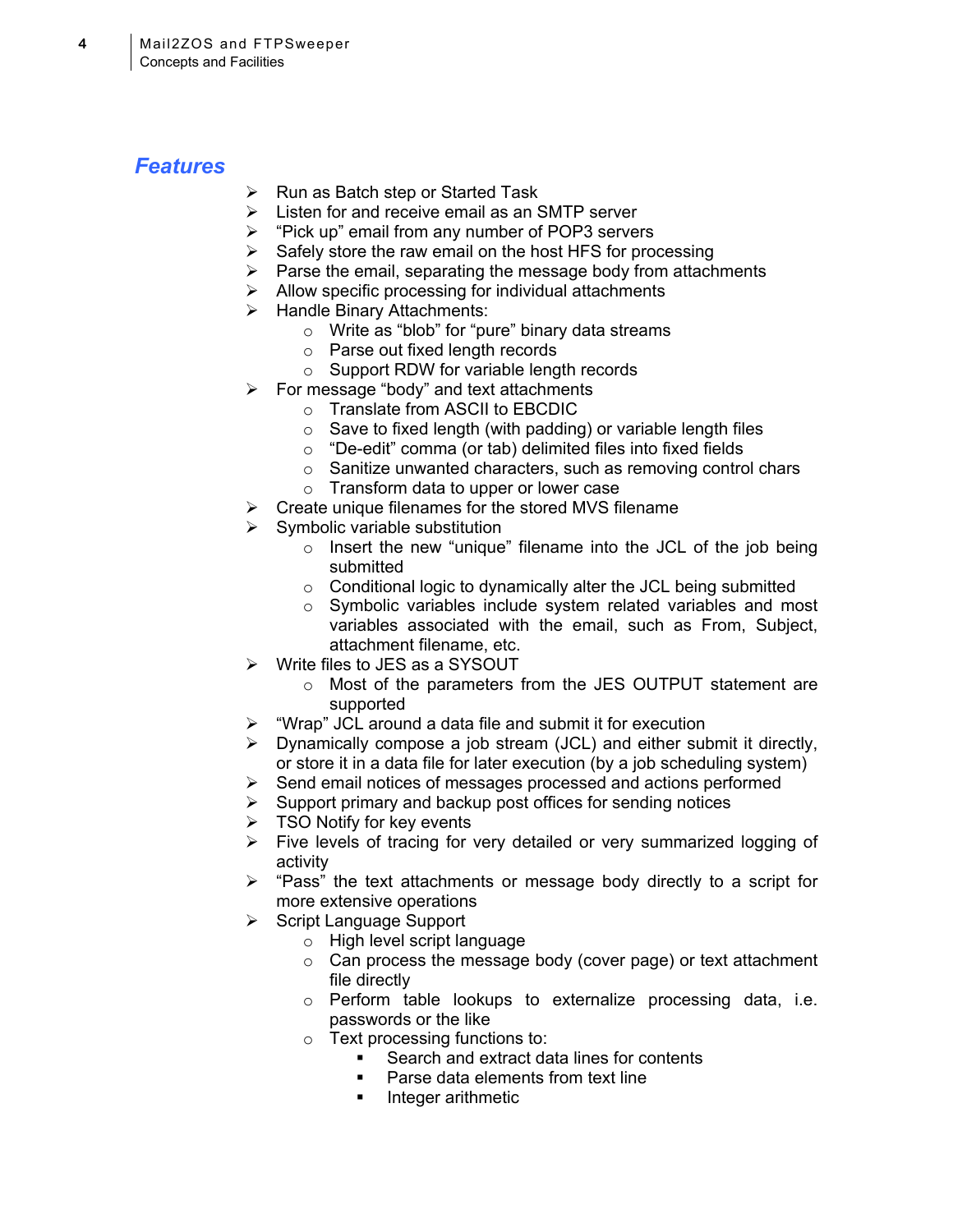- **EXTERGHIST String functions help manipulate data values**
- o Can dynamically create a job stream, more than just submitting a "static" job stream
- o Job streams can be submitted to internal reader or created in a new unique file for later submission and execution.
- o Dynamically create email notices
- o Can invoke DLL routines in C, COBOL or Assembler to do additional operations. For example, after creating a job in a file, a DLL routine could link to a job scheduler to schedule the newly created job for execution.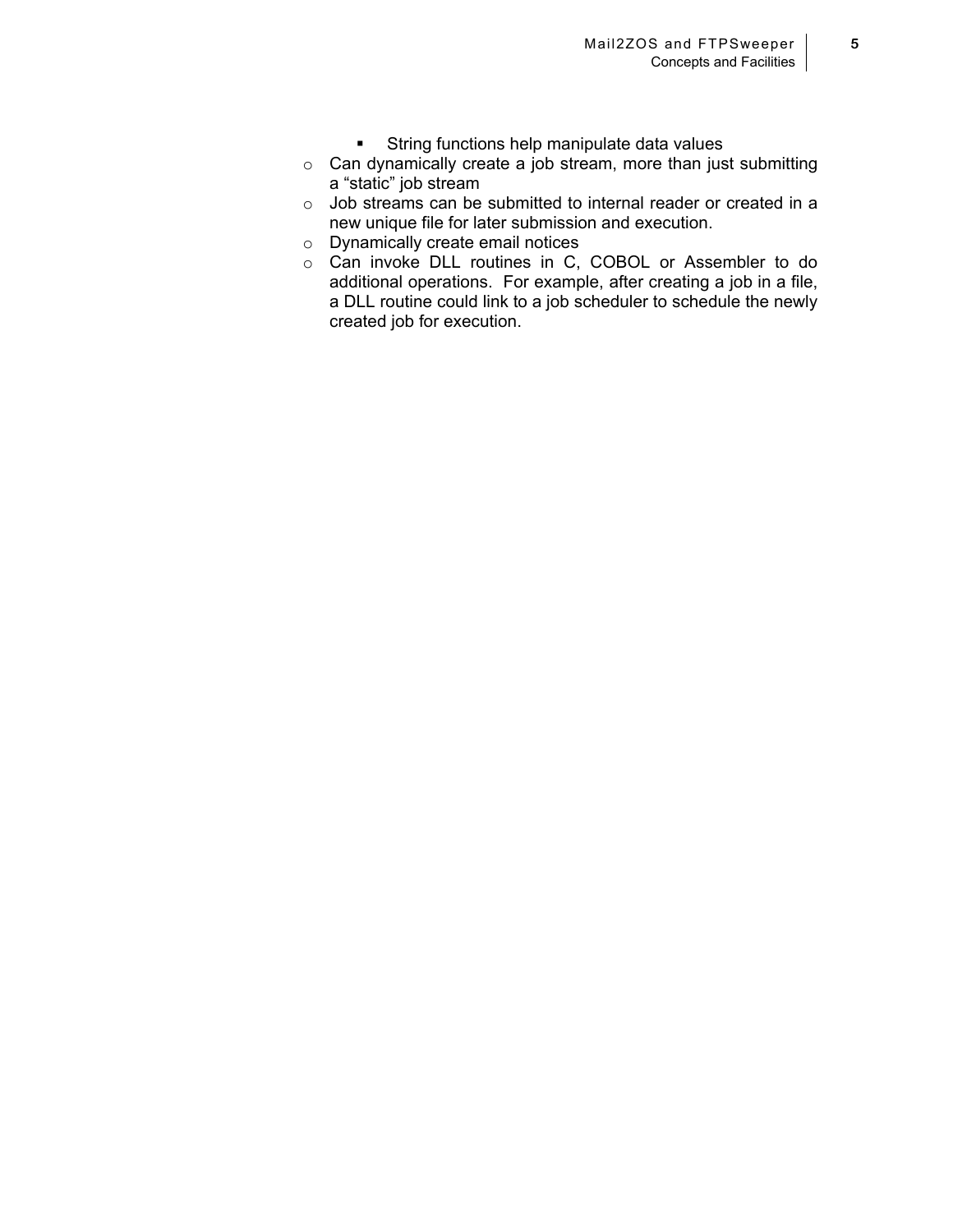#### <span id="page-9-0"></span>*Mail2ZOS with JES2Mail*

While **Mail2ZOS** is all about "receiving and processing" email, JES2Mail is all about sending reports via email. Here is a flow of an application that receives requests via email to update a database, which in turn generates output that is sent back to the original requestor.

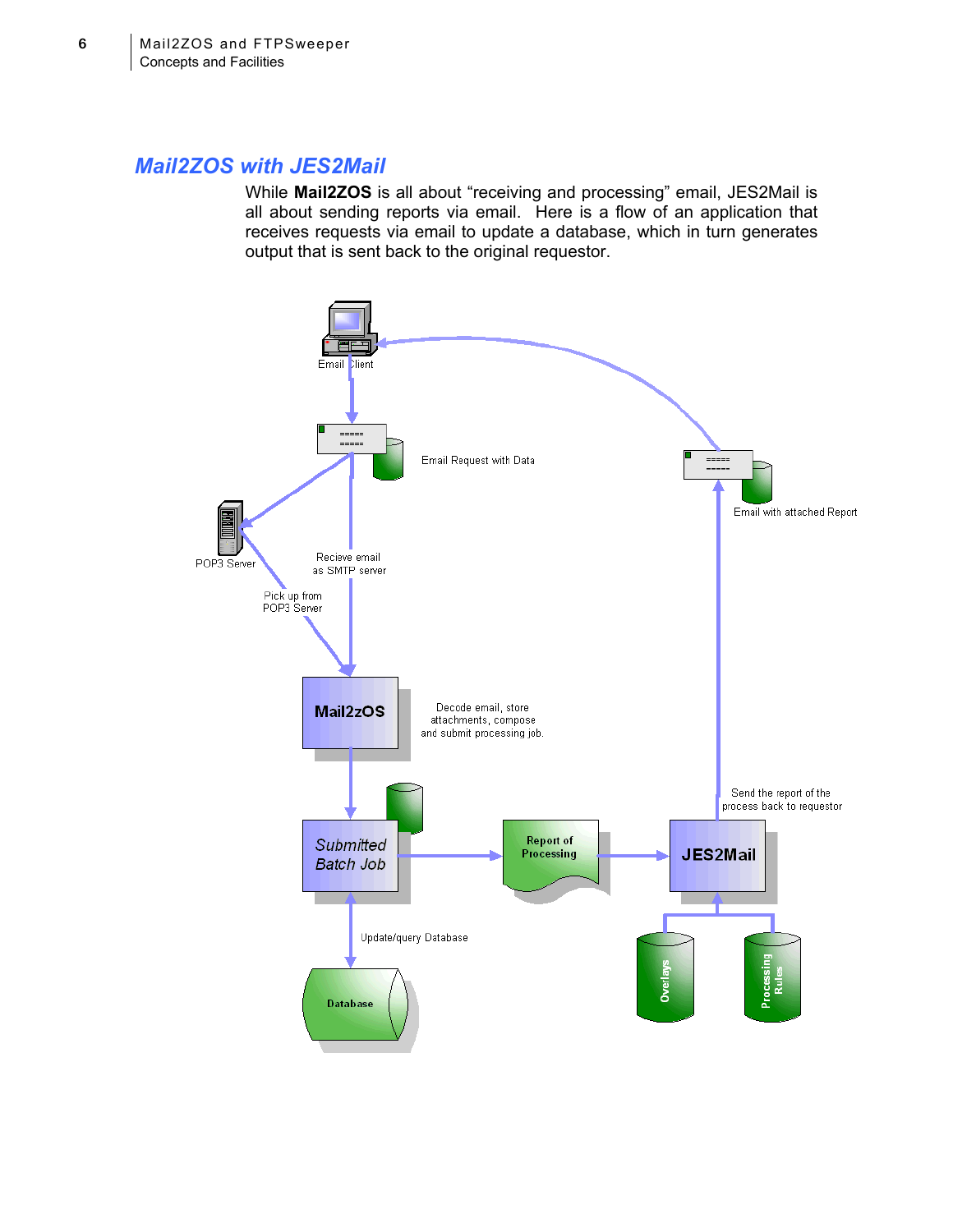## **FTPSweeper**

#### <span id="page-10-0"></span>*Overview*

The purpose of **FTPSweeper** is to connect to remote FTP servers and "sweep up" data files, and when they are safely stored on the host, compose and submit JCL to process them.

#### *The Problem*

A z/OS or OS/390 mainframe is great at processing batches of data, but the problem is how to get a data file to the host, store it safely, submit a job to process it, and get notification whether everything is okay, all in an automated unattended secure operation.

There are all sorts of tools and mechanisms for transaction oriented data, but getting a "batch of data" to the host for processing seems to be a forgotten requirement, leading to some unsupported or unmanageable "Rube Goldberg" concoctions.

Often the off-host data is available to an FTP server or can be made so by simply copying the file to a network directory. The host may need to check lots of FTP servers for data files of interest, and only after the files have been safely uploaded and stored on the host, should the original file(s) be deleted (or renamed or kept "as is").

Such a process should "run itself". The sweep operation should occur on a regular basis, files should be uploaded, jobs submitted, notification emailed, all without manual intervention on either the originating or host side.

#### *The Solution*

The principal functions of **FTPSweeper** (or **HFSSweeper** mode) are to:

- $\checkmark$  Sweep data files from any number of FTP servers to the host
- $\checkmark$  Store them safely in MVS or HFS datasets
- $\checkmark$  Dynamically compose job streams (JCL) and submit them for execution
- $\checkmark$  Send email notifications to keep appropriate individuals informed
- $\checkmark$  Use the script language to extend the capabilities for processing files

#### *Features*

- $\triangleright$  Runs as Batch step or Started Task
- $\triangleright$  'Sweep' any number of FTP sites or HFS directories
- $\triangleright$  Upload binary files:
	- $\circ$  Treat as "blob" (stream of binary byte data)
	- o Parse into fixed length records
	- o Support RDW for variable length files
- $\triangleright$  Upload text files: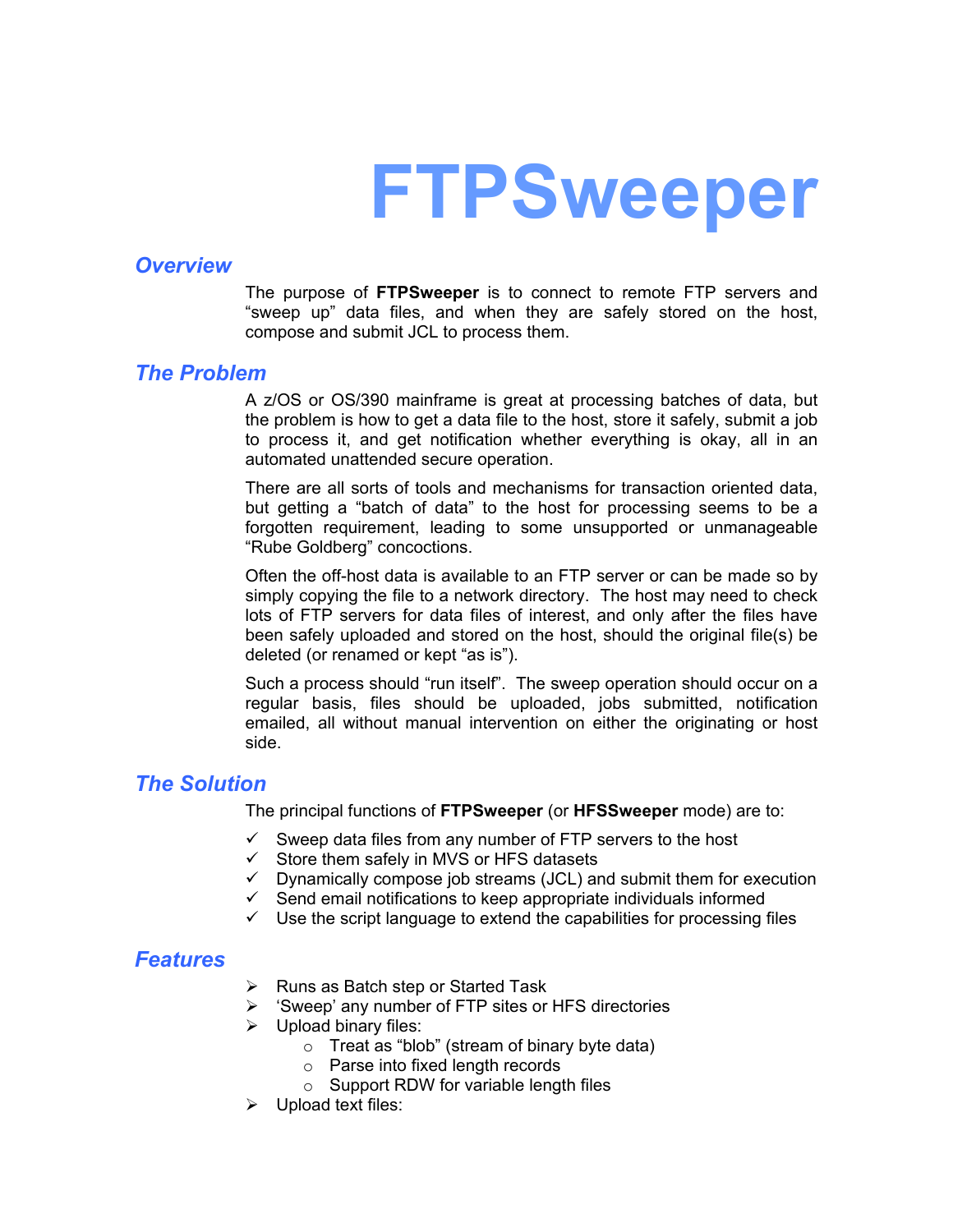- o Translate from ASCII to EBCDIC
- o Support for both built-in standard and IBM ICONV translation
- $\circ$  Save to fixed length (with padding) or variable length files
- o "De-edit" comma (or tab) delimited files into 'fixed' fields
- o Sanitize unwanted characters, such as removing control characters
- o Transform data to upper or lower case
- $\triangleright$  Save files to MVS, including GDG, or HFS datasets on host
- $\triangleright$  Dynamically create unique filenames
- $\triangleright$  Symbolic substitution for a variety of variables
- $\triangleright$  Index (a number) can be incremented to create unique filenames
	- $\circ$  i.e.: FILE## => FILE01, FILE02, etc.
	- o Write files to JES as SYSOUT
- $\triangleright$  Most of the parameters from the JES OUTPUT statement are supported
- ¾ "Wrap" JCL around data and submit to JES for execution
- $\triangleright$  Send email notices of files "picked up" and processed
- $\triangleright$  Send "audit" email notice of processing and errors
- $\triangleright$  Extensive logging and diagnostics with five levels of detail
- $\triangleright$  Support primary and backup post offices for sending notices
- $\triangleright$  Dynamic JCL creation and submission:
	- o Symbolic variable substitution when writing JCL or email notices, etc. (i.e. Insert the name of the newly saved file into the JCL).
	- $\circ$  "Logic" statements to control the creation of the job stream
- $\triangleright$  TSO Notify for success or failure messages
- $\triangleright$  "Pass" the text data directly to a script for more extensive operations
- ¾ Script Language Support:
	- o High level script language
	- o Allows for more control over the FTP sign-on process and file selection process
	- $\circ$  Can process the data file directly
	- o Text processing functions to:
		- Search and extract data lines for contents
		- **Parse data elements from text line**
		- **Integer arithmetic**
		- **String functions help manipulate data values**
	- o Perform table lookups to externalize processing data, i.e. passwords or the like
	- $\circ$  Can dynamically create a job stream, more than just submitting a "static" job stream
	- $\circ$  Job streams can be submitted to the internal reader or created in a new unique file for later submission and execution.
	- o Dynamically create email notices
	- o Can invoke DLL routines in C, COBOL or Assembler to do additional operations. For example, after creating a job in a file, a DLL routine could link to a job scheduler to schedule the newly created job for execution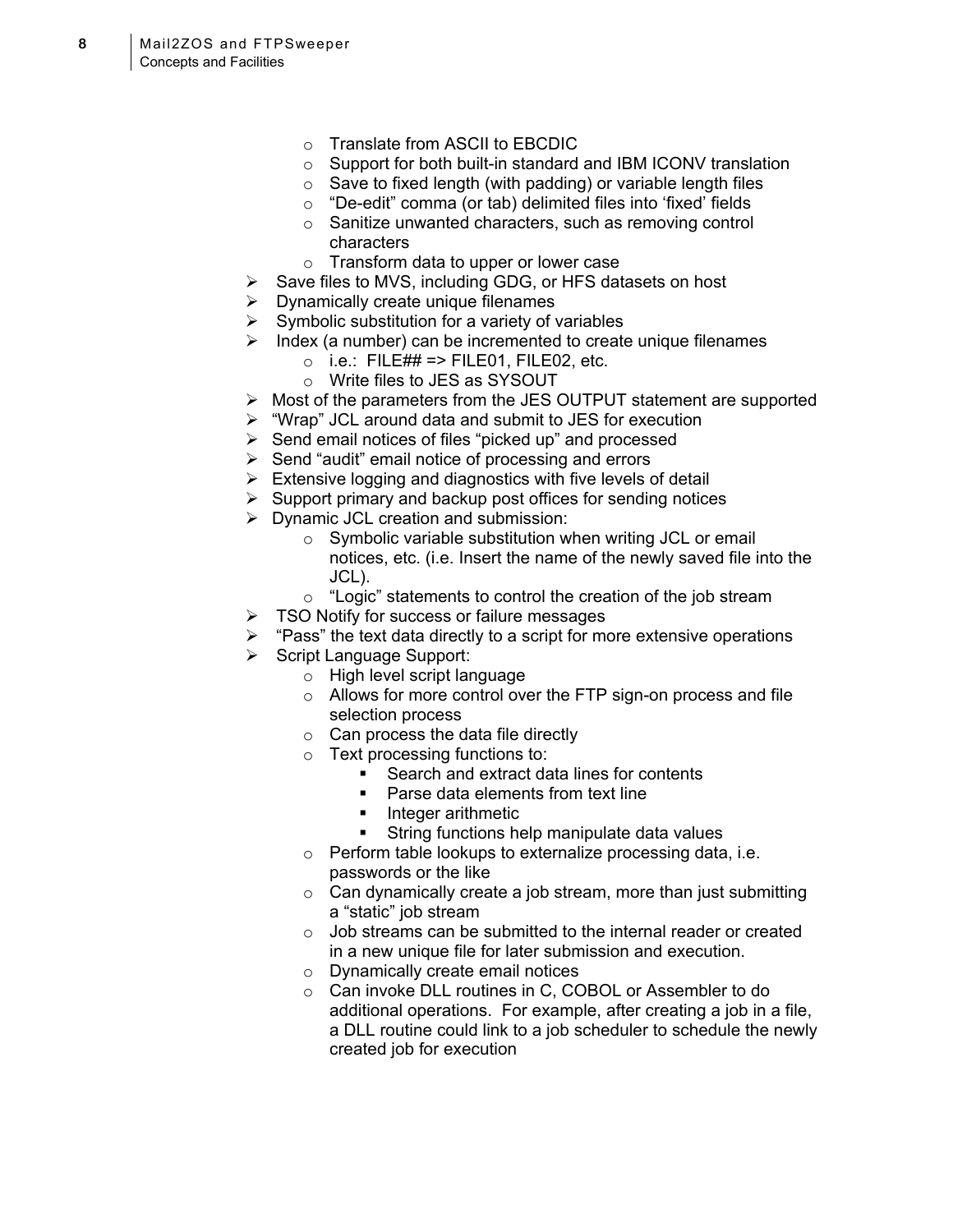<span id="page-12-0"></span>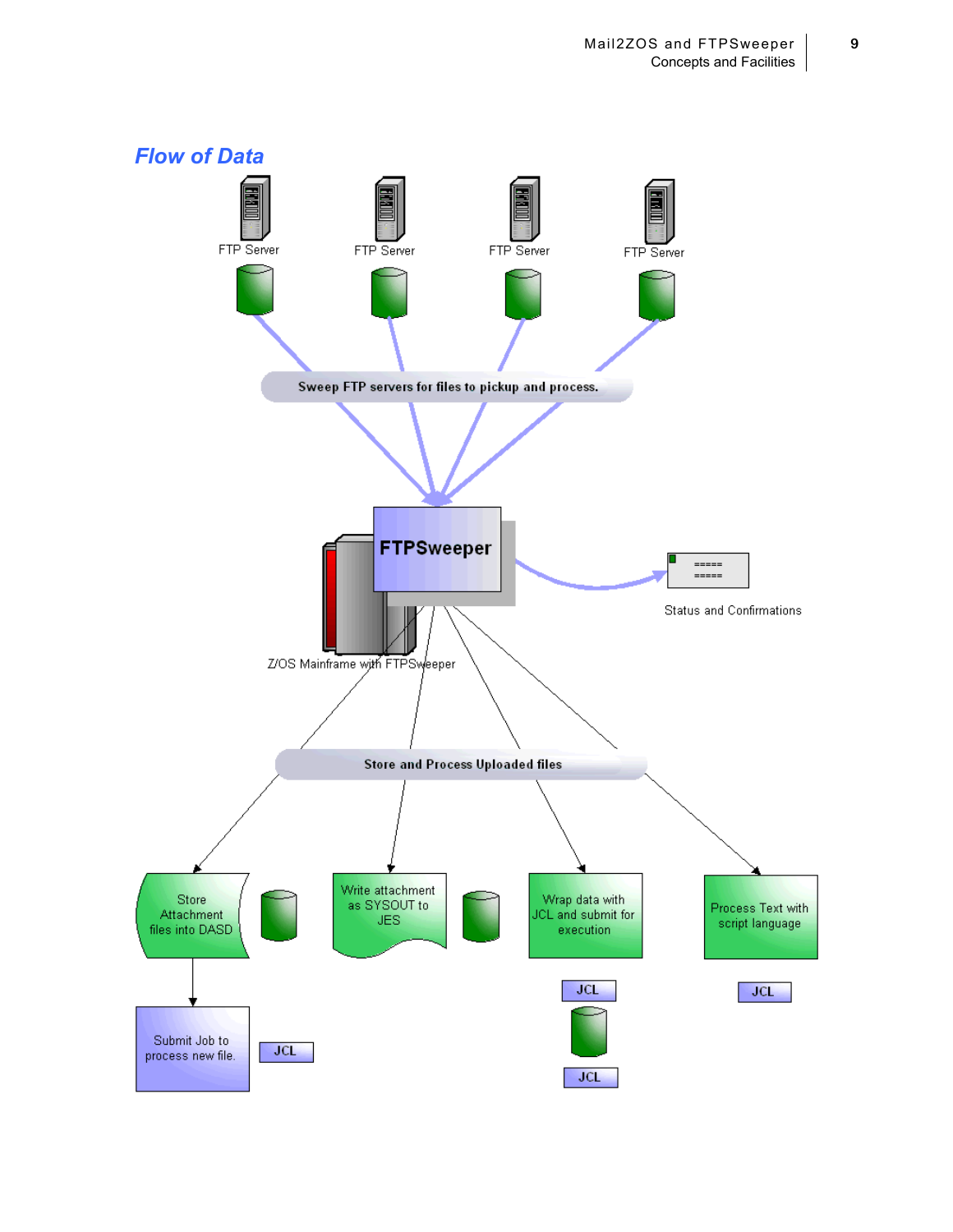#### <span id="page-13-0"></span>*Summary*

Legacy mainframe applications continue to perform mission-critical processing while the overall number and knowledge level of mainframe users and technical human resources continue to diminish through retirement and overseas outsourcing.

**Mail2ZOS** and **FTPSweeper** are innovations which use everyday technologies like email and FTP for data updating and application processing, further leveraging an organization's shrinking mainframe knowledge and skill base.

Please visit [www.casisoft.com/m2zhome.html](http://www.casisoft.com/m2zhome.html) for more information, or contact us by email at [info@casisoft.com](mailto:info@casisoft.com) or by telephone at 714-378-1109.